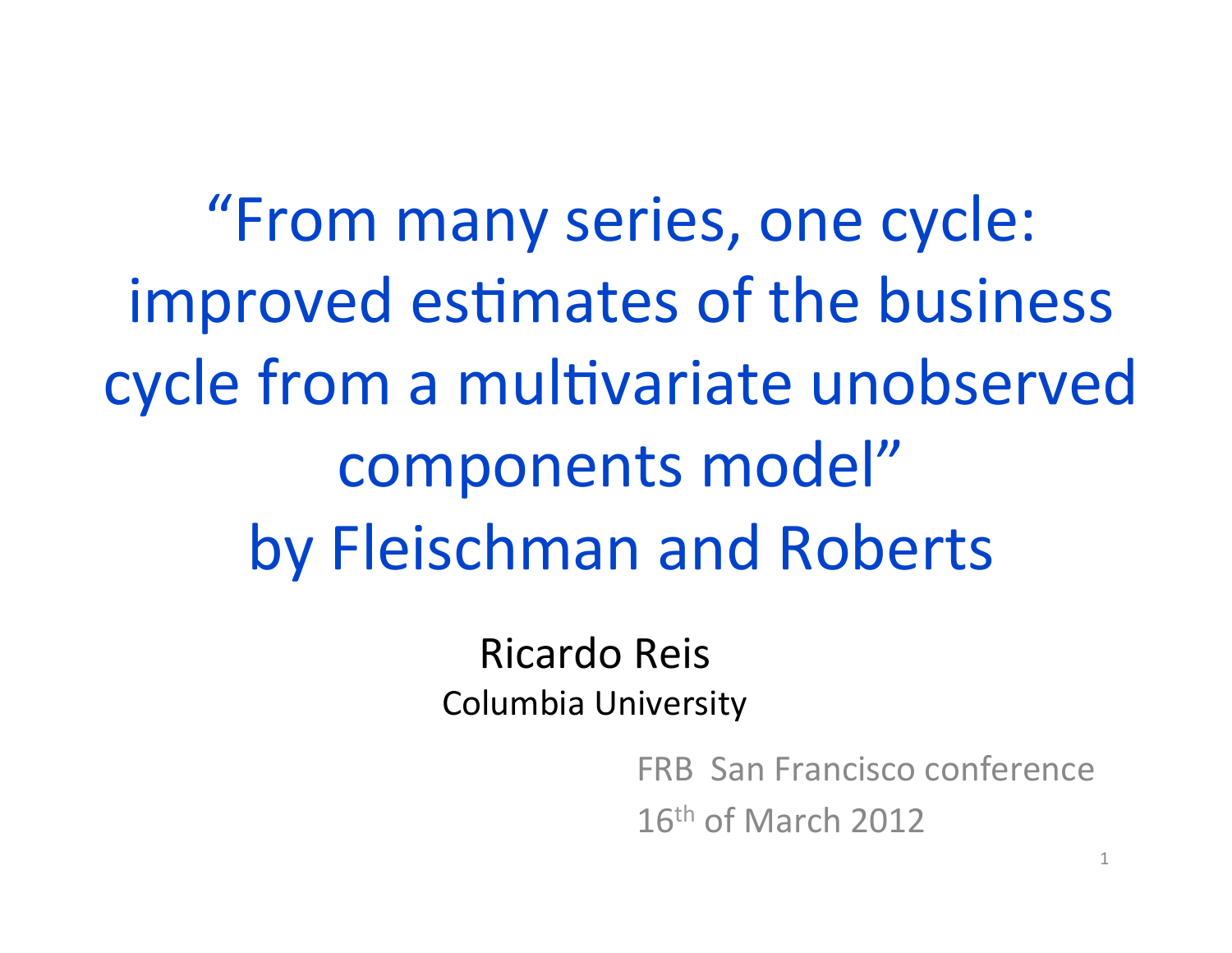#### What the paper does

Goal: to measure potential or natural output.

Approach: cycle as a latent variable, many series.

Innovation: 4 output, 4 labor market, one price series; 6 trends and measurement errors; an accelerationist Phillips curve.

Findings: employment variables inform cycle, inflation useful too via PC effect.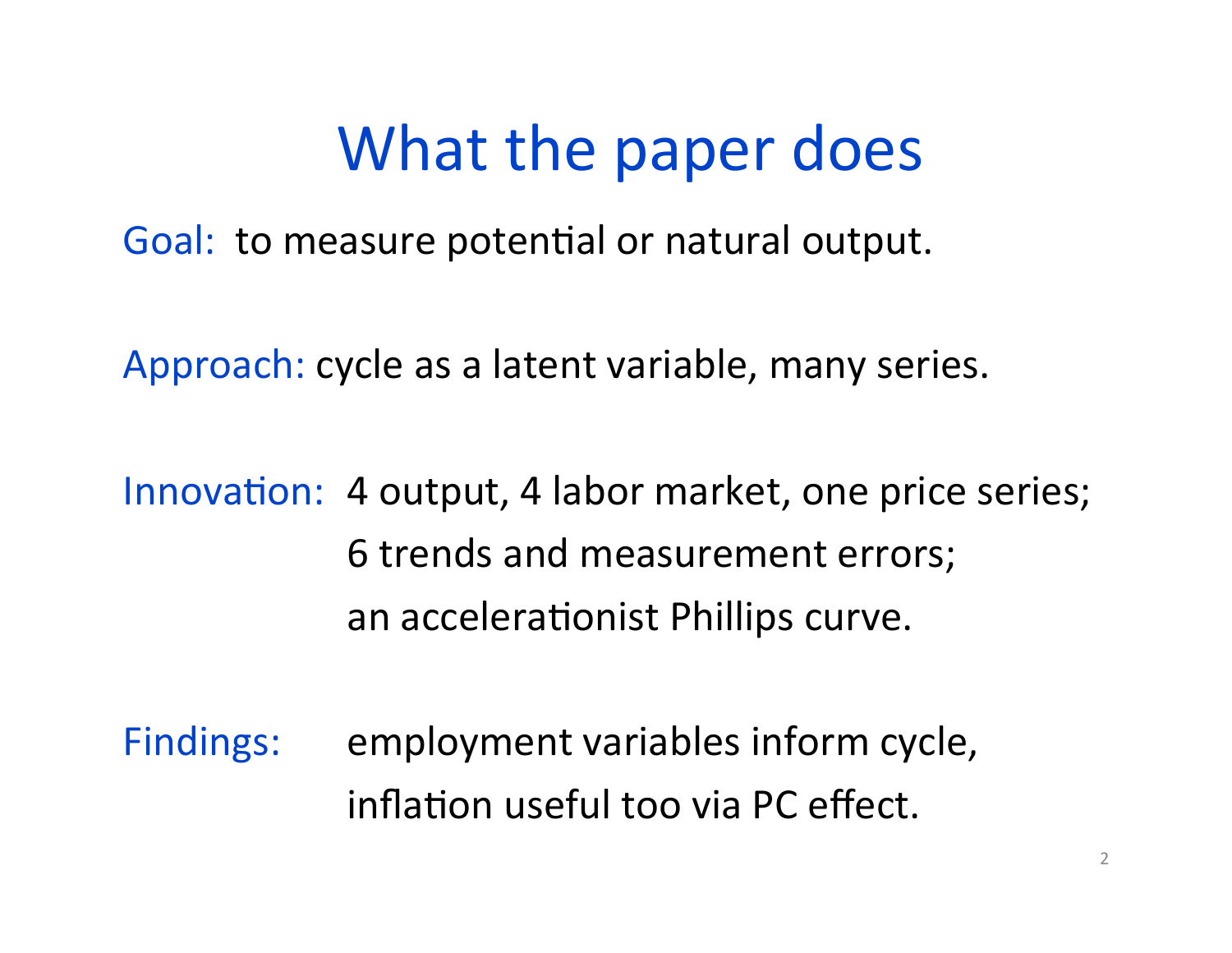#### 1. Cycles and trends not so distinct

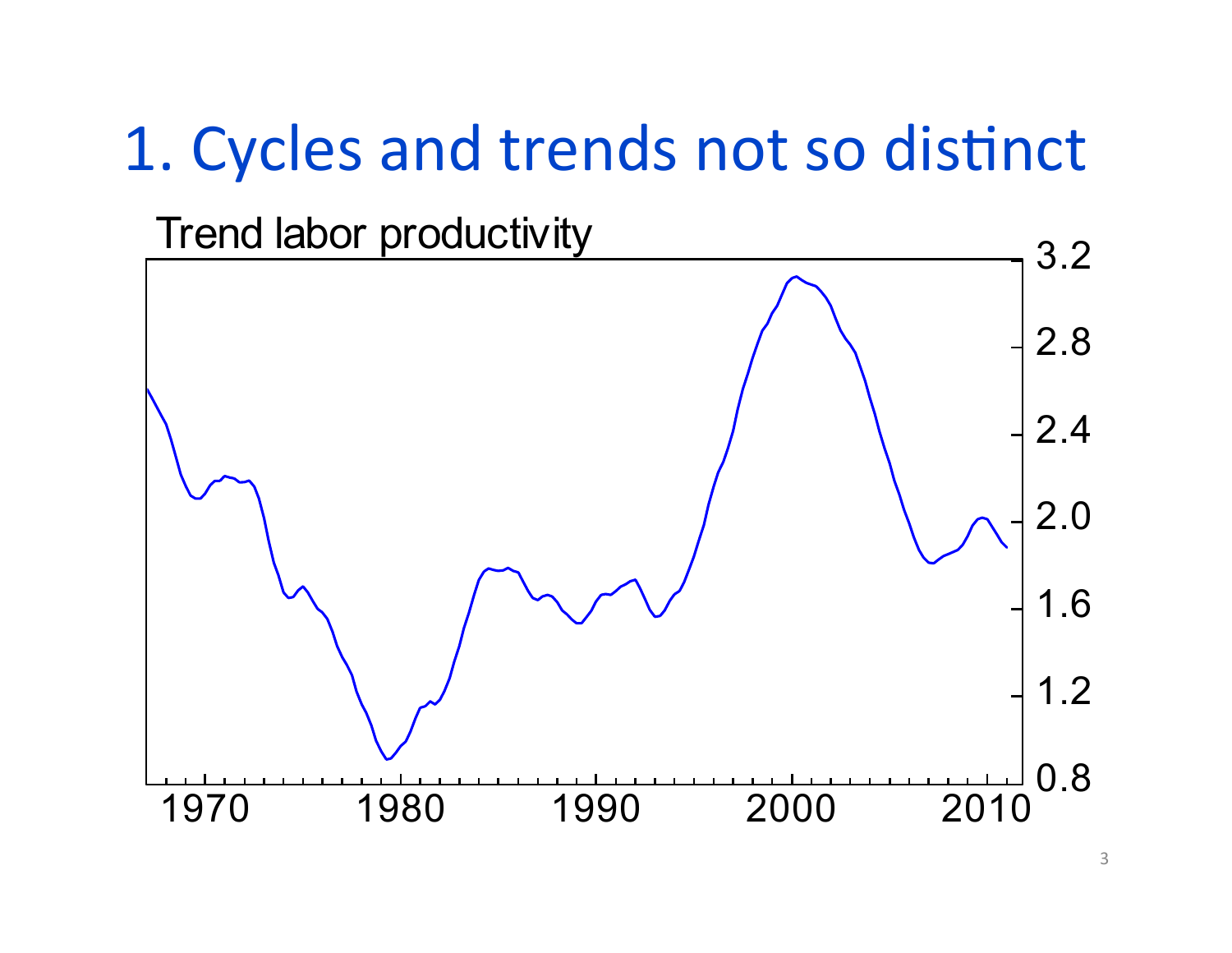### 1. Cycles and trends not so distinct

- Sum of AR(2) coefficients is 0.96.  $\bullet$
- Autocorrelation of measurement error is 0.88 (0.04) **Figure 1: Model Estimate of Cycle**

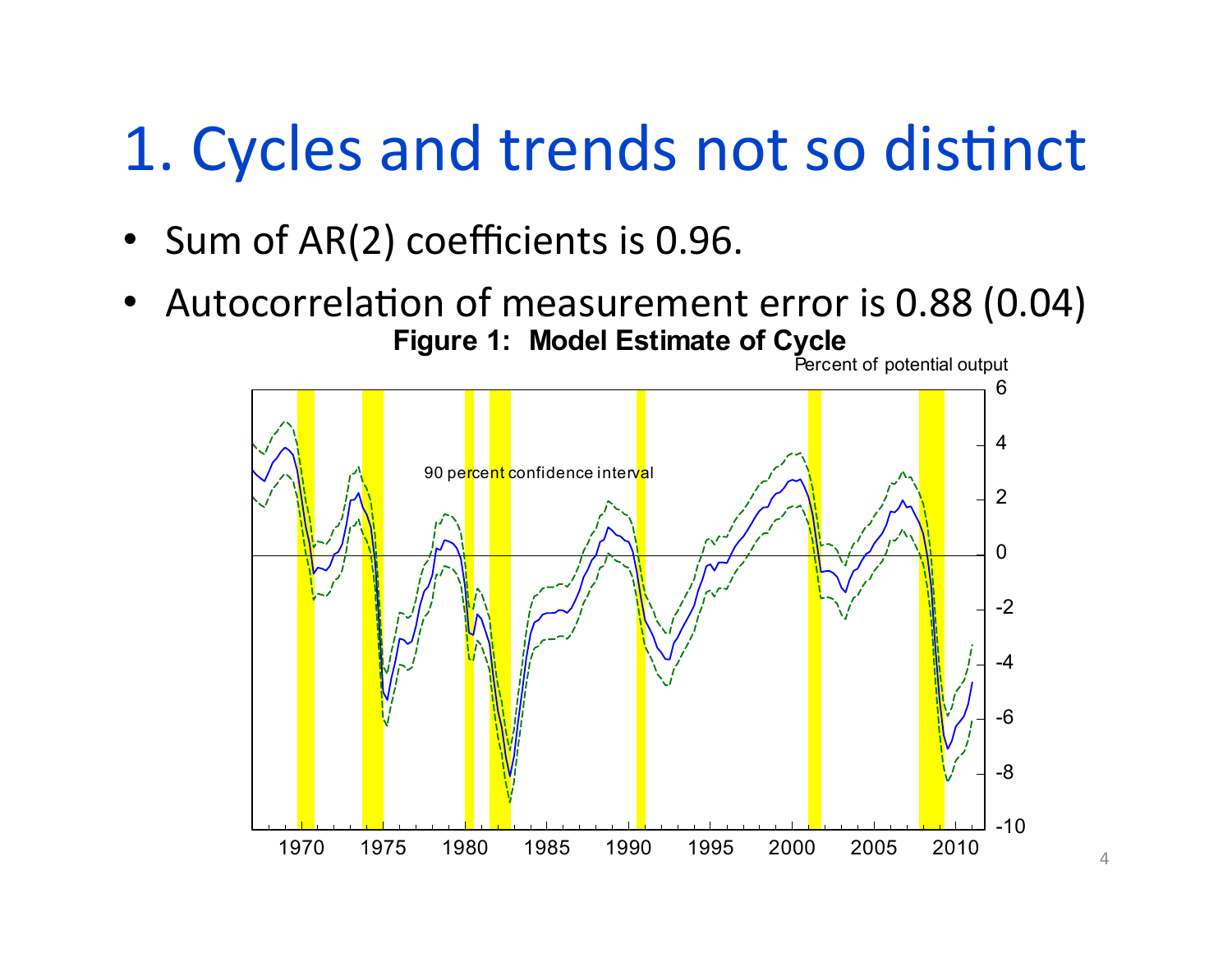#### 2. Employment is driving the cycle

1. But cycle affected employment series with 3 lags, output series had to be contemporaneous.

 $GDP_t = cyc_t + GDO_t^* + u_{1t}$   $NFBP_t = \lambda_{10} cyc_t + NFBO_t^* + u_{3t}$  $GDI_t = cyc_t + GDO_t^* + u_{2t}$   $NFBI_t = \lambda_{10} cyc_t + NFBO_t^* + u_{4t}$ 

$$
ENFB_t = \lambda_{20} cyc_t + \lambda_{21} cyc_{t-1} + \lambda_{22} cyc_{t-2} + ENFB_t^* + u_{5t}.
$$
  
\n
$$
WW_t = \lambda_{30} cyc_t + \lambda_{31} cyc_{t-1} + \lambda_{32} cyc_{t-2} + WW_t^* + u_{6t}.
$$
  
\n
$$
ER_t = \lambda_{40} cyc_t + \lambda_{41} cyc_{t-1} + \lambda_{42} cyc_{t-2} + ER_t^* + \alpha EEB_t + u_{7t}.
$$
  
\n
$$
LP_t = \lambda_{50} cyc_t + \lambda_{51} cyc_{t-1} + \lambda_{52} cyc_{t-2} + LP_t^* - \alpha EEB_t + u_{8t}.
$$

2. Could use many, many more series.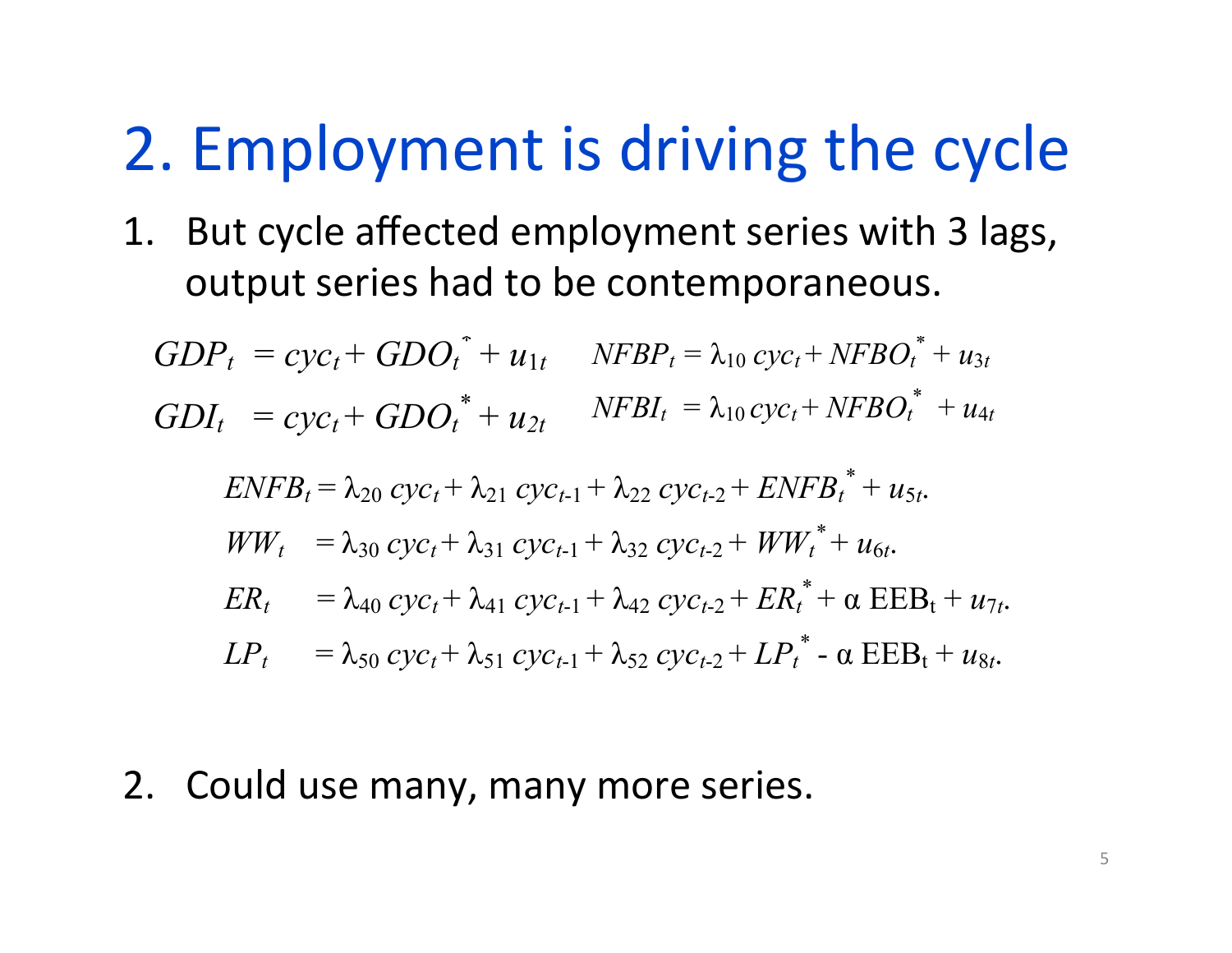#### 2. Employment is driving the cycle

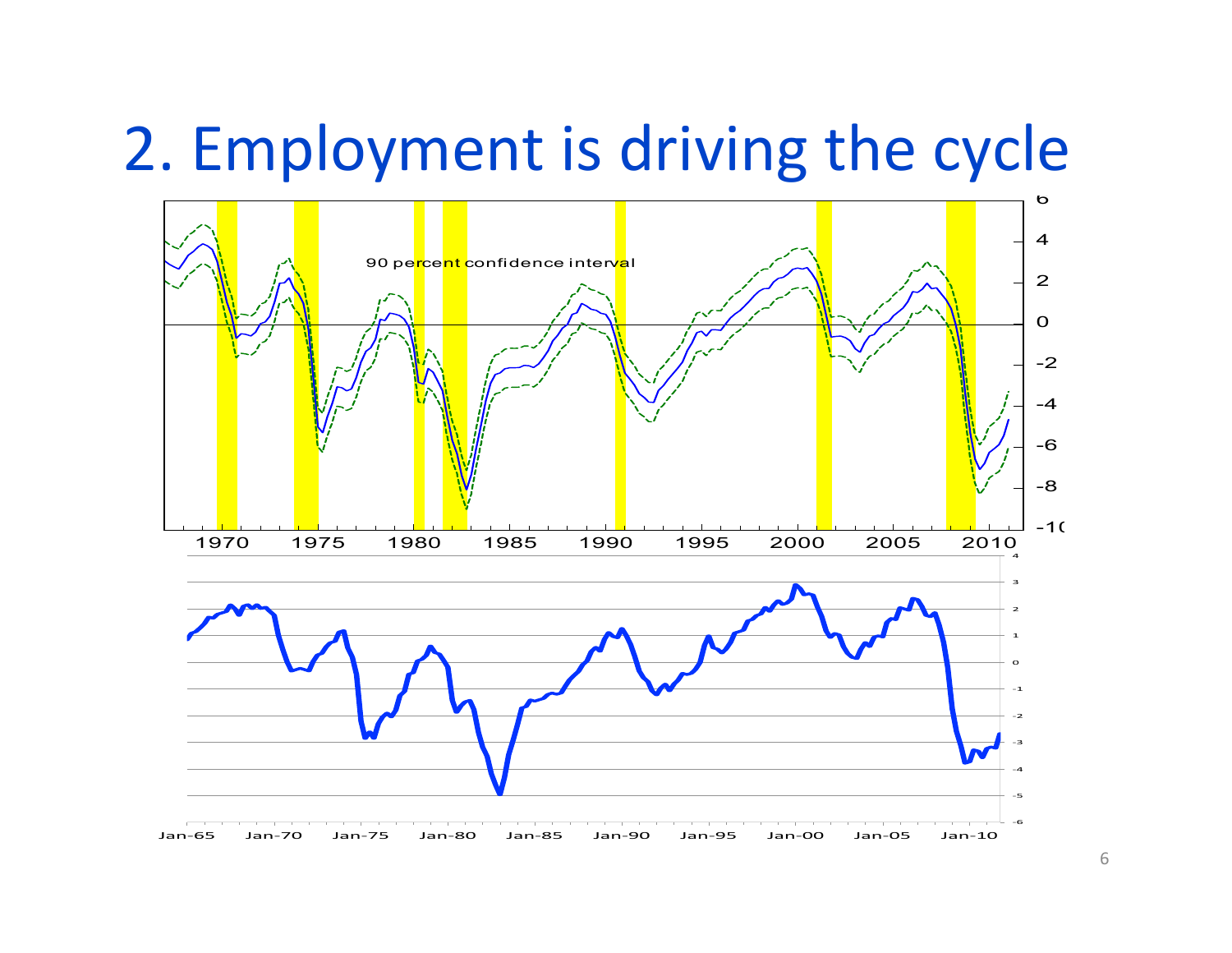# 3. Lags and parameter stability

Specification choice a little judicious

- 10 lags in PC, 3 lags in labor market, AR(2) cycle.  $\bullet$
- Strong cointegrating relations.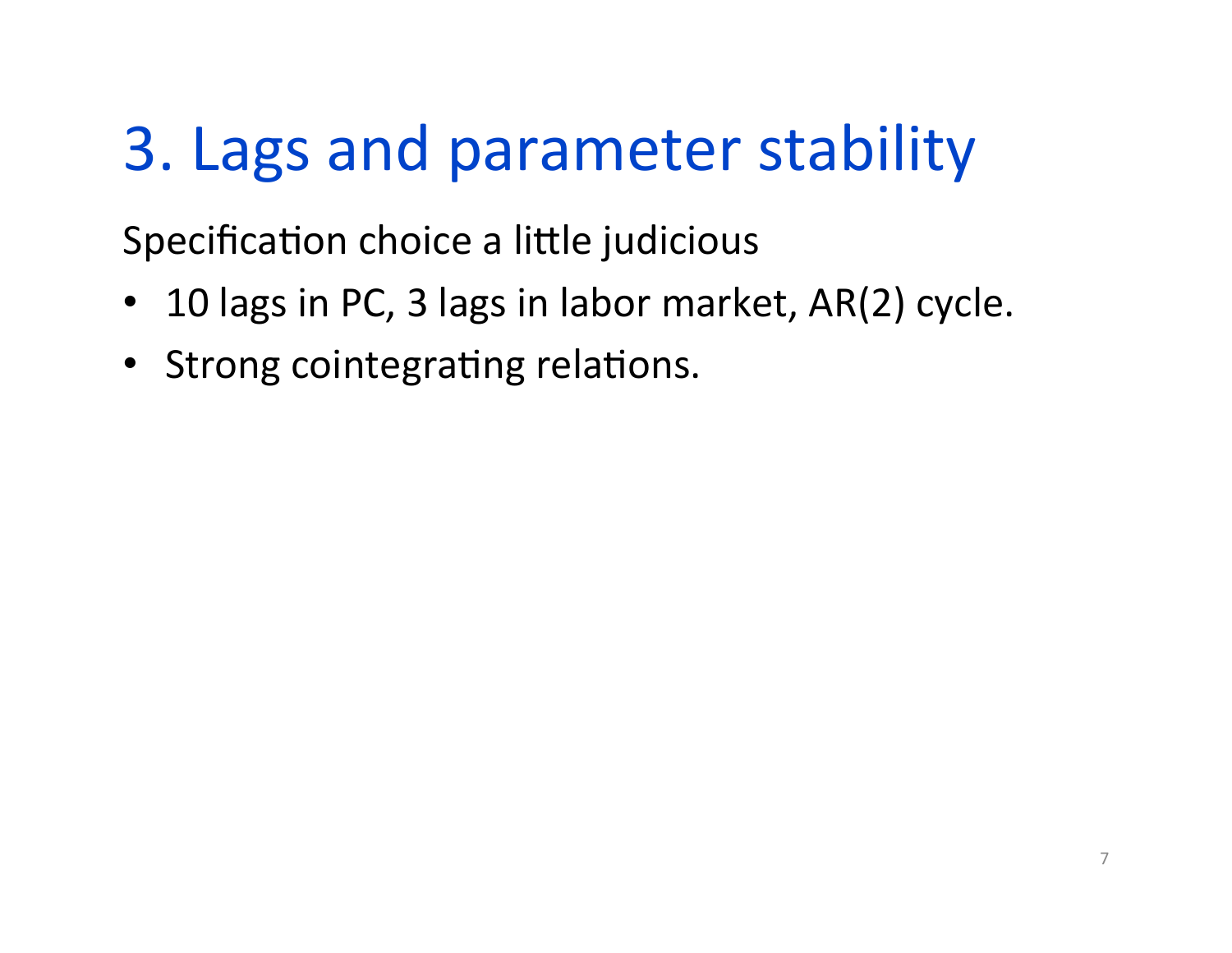# 3. Lags and parameter stability

Specification choice a little judicious

- 10 lags in PC, 3 lags in labor market, AR(2) cycle.
- Strong cointegrating relations.

Stability in a sample that goes from 1965 to 2011

- Great moderation on volatility
- Drastic change in the cyclicality of labor productivity
- Jobless recoveries
- Phillips curve breakdown

 $DCPLY_t = A(L) DCPIX_{t-1} + \beta_{11}(L) drpe_{t-1} + \beta_{12}(L) \times d85_t \times drpe_{t-1}$ 

+  $\beta_2(L)$  drpi<sub>t</sub> +  $\theta$  ( $\lambda_{50}$  cyc<sub>t</sub> +  $\lambda_{51}$  cyc<sub>t-1</sub> +  $\lambda_{52}$  cyc<sub>t-2</sub>) +  $u_{9t}$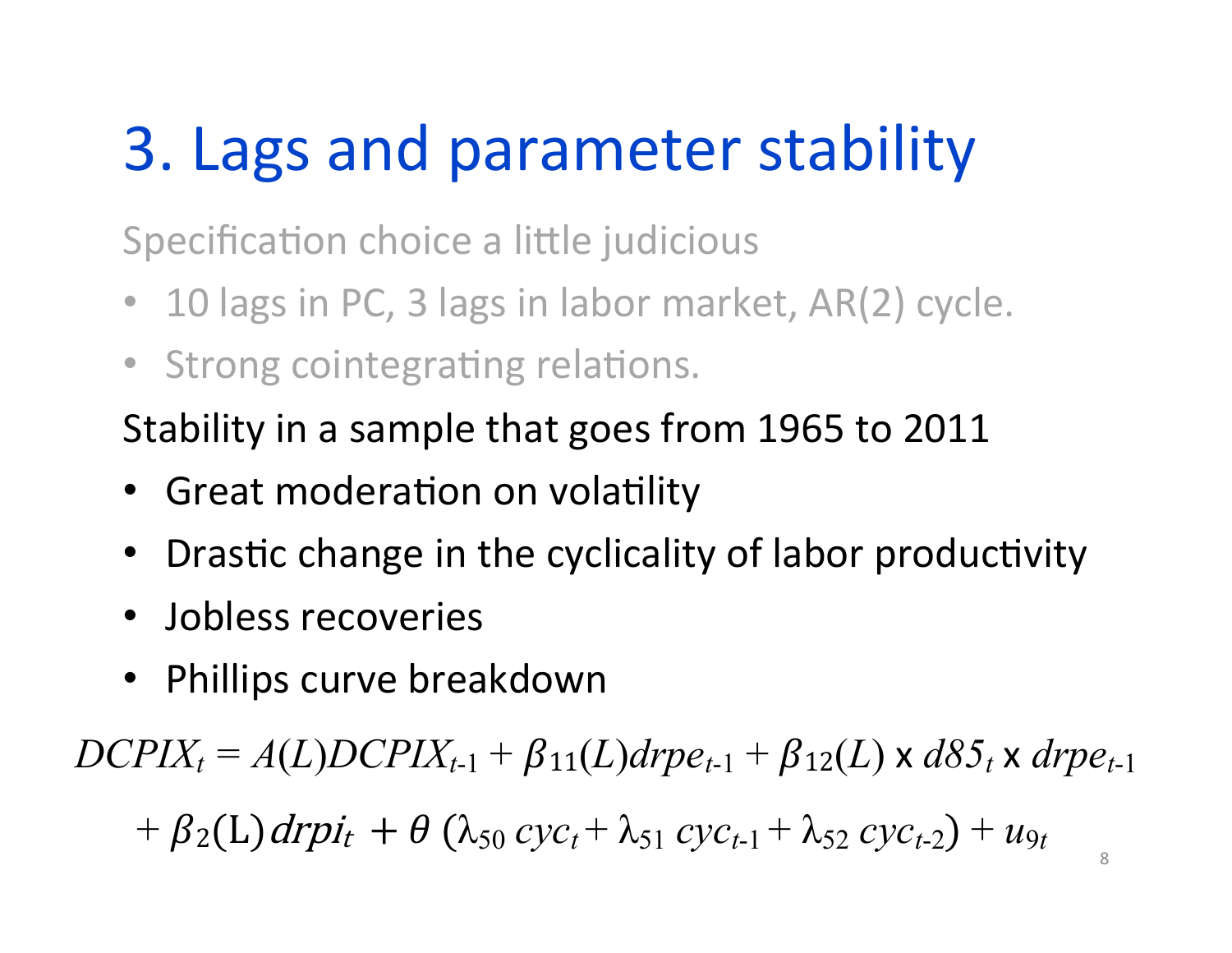# 5. Using a two-sided smoother

| <b>Table 8: Cycle Revisions</b>                                                                                                     |             |                     |             |                        |            |               |            |
|-------------------------------------------------------------------------------------------------------------------------------------|-------------|---------------------|-------------|------------------------|------------|---------------|------------|
|                                                                                                                                     | Final Cycle | <b>QRT</b> Revision |             | <b>Revision Ratios</b> |            | QRT vs. Final |            |
| Model                                                                                                                               | Std. dev.   | Std. dev.           | <b>RMSE</b> | <b>NS</b>              | <b>NSR</b> | Corr          | <b>OPS</b> |
| <b>Baseline</b>                                                                                                                     | 1.73        | 0.98                | 0.98        | 0.56                   | 0.56       | 0.83          | 0.20       |
| CPIX, ER, GDP, GDI                                                                                                                  | 1.61        | 1.05                | 1.06        | 0.65                   | 0.66       | 0.78          | 0.26       |
| CPIX, ER, GDP                                                                                                                       | 1.77        | 1.13                | 1.14        | 0.64                   | 0.65       | 0.78          | 0.25       |
| Kuttner (CPIX, GDP)                                                                                                                 | 1.39        | 1.01                | 1.01        | 0.73                   | 0.73       | 0.76          | 0.27       |
| Watson (GDP)                                                                                                                        | 2.03        | 1.48                | 2.16        | 0.73                   | 1.07       | 0.75          | 0.14       |
| Clark (GDP)                                                                                                                         | 2.23        | 2.04                | 2.38        | 0.92                   | 1.07       | 0.42          | 0.37       |
|                                                                                                                                     |             |                     |             |                        |            |               |            |
| Notes: Final cycle is the 2-sided estimate using the full 1963:Q2 to 2011:Q1 sample period; QRT estimates from                      |             |                     |             |                        |            |               |            |
| extending ending date from 1988:Q1 to 2008:Q4; QRT revisions are final $\epsilon$ -QRT $\epsilon$ ; NS is the ratio of the standard |             |                     |             |                        |            |               |            |
| deviation of the QRT revision to the standard deviation of the final cycle estimate; NSR is the ratio of the RMSE of                |             |                     |             |                        |            |               |            |
| the QRT revision to the standard deviation of the final cycle estimate; Corr is the simple correlation of the QRT and               |             |                     |             |                        |            |               |            |
| final estimates; OPS is the percent of the sample period where the QRT and final estimates of the cycle have                        |             |                     |             |                        |            |               |            |
| different signs.                                                                                                                    |             |                     |             |                        |            |               |            |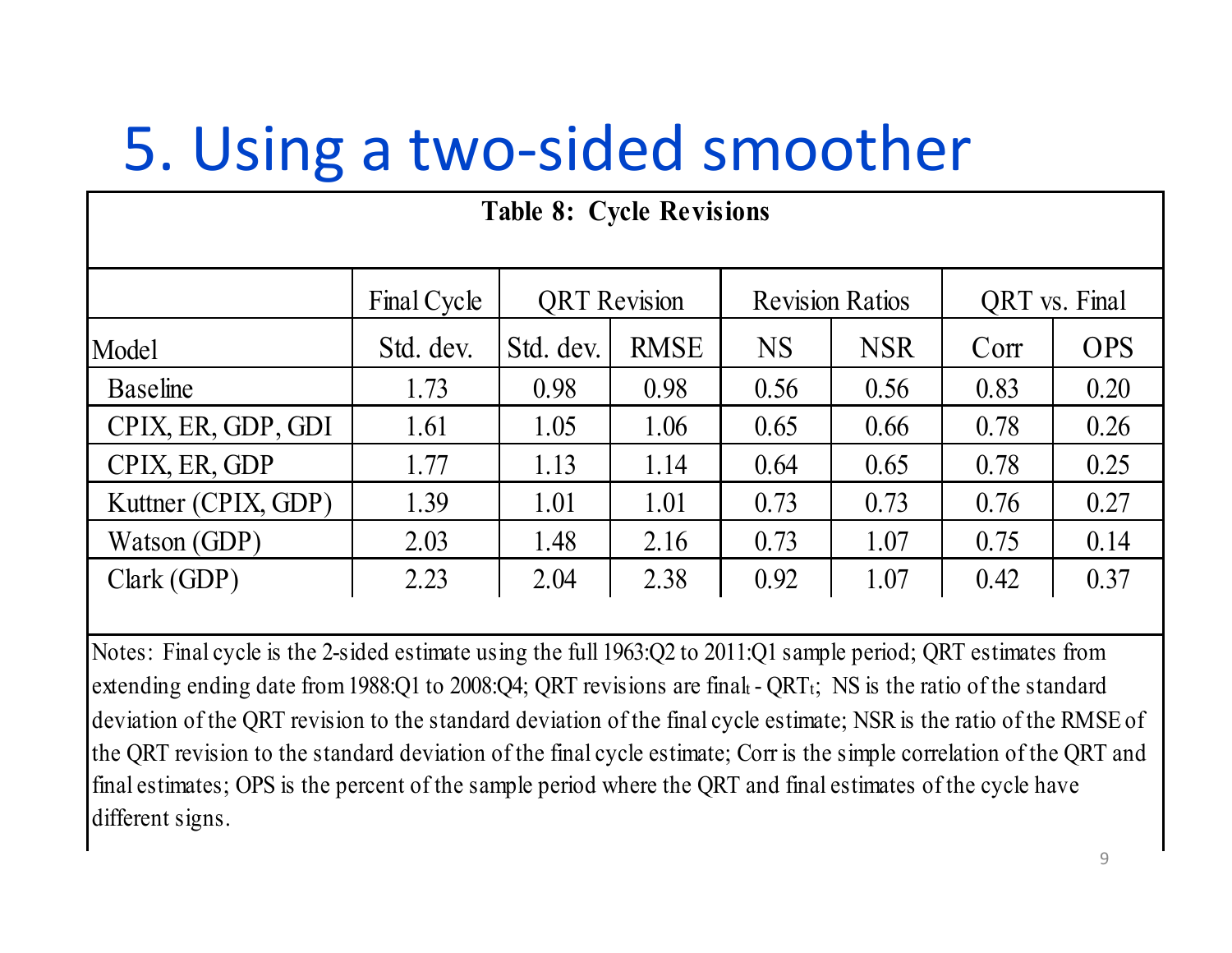# 6. The EEB variable

Federal and state emergency and extended benefits programs paid.

$$
ER_t = \lambda_{40} cyc_t + \lambda_{41} cyc_{t-1} + \lambda_{42} cyc_{t-2} + ER_t^* + \alpha EEB_t + u_{7t}
$$
  

$$
LP_t = \lambda_{50} cyc_t + \lambda_{51} cyc_{t-1} + \lambda_{52} cyc_{t-2} + LP_t^* - \alpha EEB_t + u_{8t}.
$$

Estimated  $\alpha$  = -0.07.

Benefits have no effect on employment, just shift people in and out of labor force.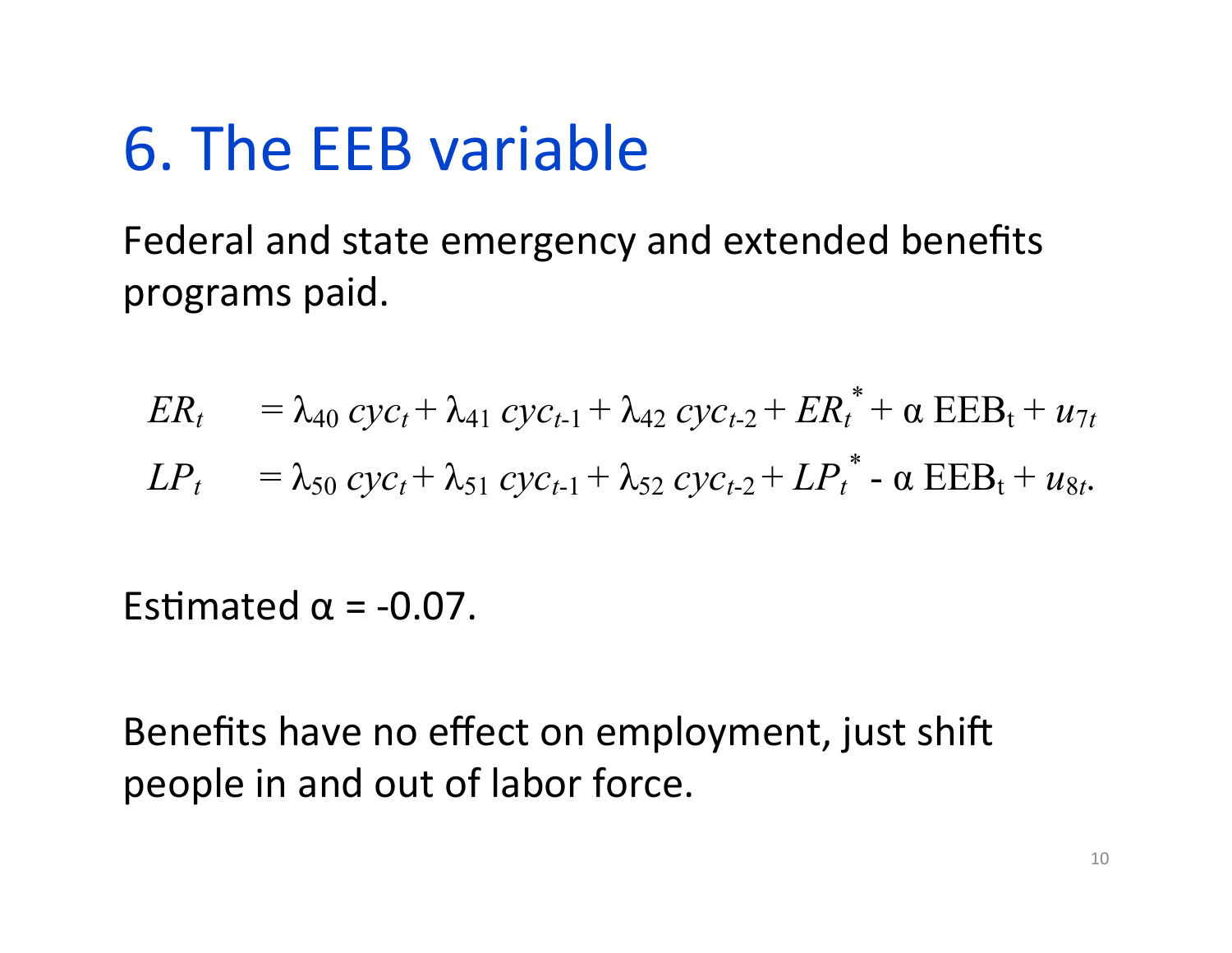# 6. The EEB variable

I think this is a bad idea for many reasons:

- 1) No effect on total employment?
- 2) No effect on output?
- 3) This is no longer a "potential output", before effect of policy.
- 4) It is also not a measure of "potential output" premonetary policy, otherwise would have included other fiscal policies.
- 5) "...enacted on ad hoc basis..."